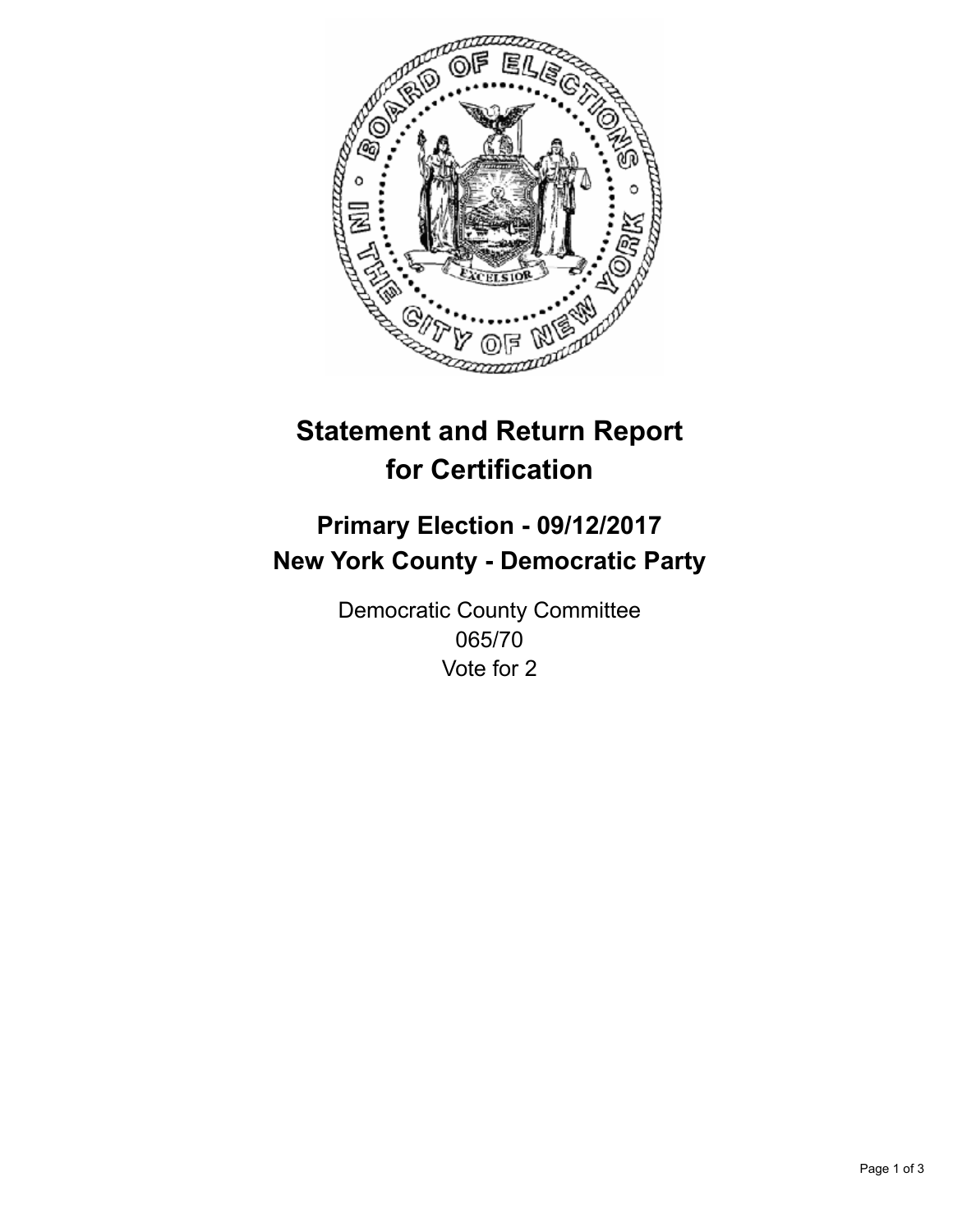

## **Assembly District 70**

| PUBLIC COUNTER                                           | 124 |
|----------------------------------------------------------|-----|
| <b>MANUALLY COUNTED EMERGENCY</b>                        | 0   |
| ABSENTEE / MILITARY                                      | 3   |
| <b>AFFIDAVIT</b>                                         | 0   |
| <b>Total Ballots</b>                                     | 127 |
| Less - Inapplicable Federal/Special Presidential Ballots | 0   |
| <b>Total Applicable Ballots</b>                          | 127 |
| <b>JUDITH EASON</b>                                      | 26  |
| <b>TROY PETERSON</b>                                     | 17  |
| <b>TRACEY SAMUELS</b>                                    | 29  |
| <b>CAROLYN FRASIER</b>                                   | 41  |
| FARNAZ REZAI (WRITE-IN)                                  | 1   |
| MARY HINES (WRITE-IN)                                    | 1   |
| <b>Total Votes</b>                                       | 115 |
| Unrecorded                                               | 139 |